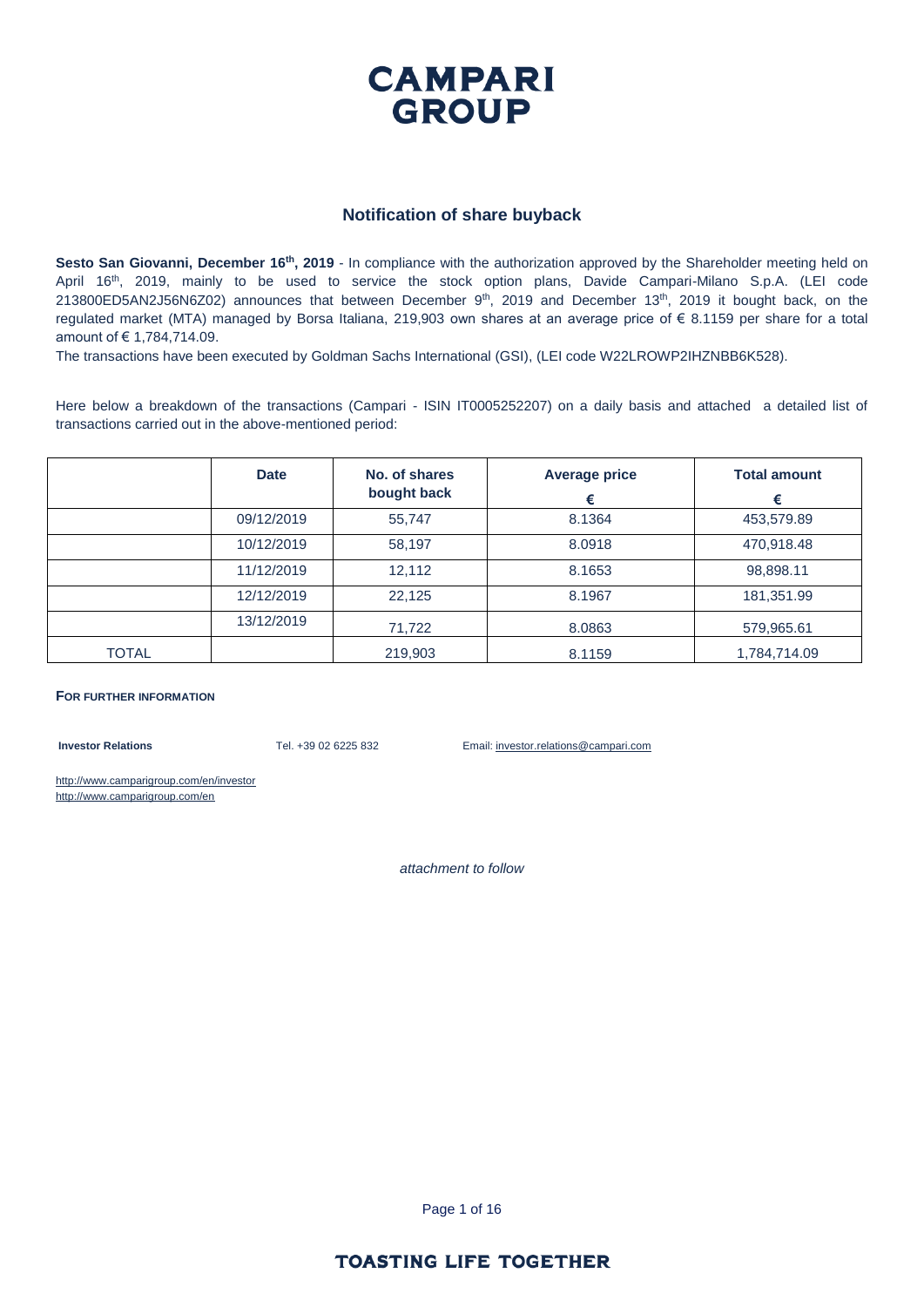### **CAMPARI** GROUP

| <b>DATE</b> | <b>HOUR</b>  | <b>A/V</b> | <b>PRICE</b> | NO. OF<br><b>SHARES</b> |
|-------------|--------------|------------|--------------|-------------------------|
| 09/12/2019  | 14:29:10 A   |            | 8,08         | 441                     |
| 09/12/2019  | 14:55:54 A   |            | 8,145        | 603                     |
| 09/12/2019  | 14:16:10 A   |            | 8,075        | 564                     |
| 09/12/2019  | $14:16:10$ A |            | 8,075        | 449                     |
| 09/12/2019  | 14:23:18 A   |            | 8,08         | 637                     |
| 09/12/2019  | 14:23:18 A   |            | 8,08         | 431                     |
| 09/12/2019  | 14:23:18 A   |            | 8,08         | 435                     |
| 09/12/2019  | 14:04:09 A   |            | 8,085        | 400                     |
| 09/12/2019  | 14:28:14 A   |            | 8,08         | 531                     |
| 09/12/2019  | 14:04:09 A   |            | 8,085        | 419                     |
| 09/12/2019  | 14:36:12 A   |            | 8,085        | 362                     |
| 09/12/2019  | 14:36:12 A   |            | 8,085        | 420                     |
| 09/12/2019  | 14:36:12 A   |            | 8,085        | 446                     |
| 09/12/2019  | 14:36:12 A   |            | 8,085        | 125                     |
| 09/12/2019  | $14:55:11$ A |            | 8,15         | 257                     |
| 09/12/2019  | $13:09:19$ A |            | 8,13         | 438                     |
| 09/12/2019  | 14:23:18 A   |            | 8,08         | 389                     |
| 09/12/2019  | 13:47:58 A   |            | 8,095        | 484                     |
| 09/12/2019  | 13:20:08 A   |            | 8,11         | 575                     |
| 09/12/2019  | $13:21:04$ A |            | 8,11         | 697                     |
| 09/12/2019  | 13:21:04 A   |            | 8,11         | 394                     |
| 09/12/2019  | 13:27:07 A   |            | 8,11         | 363                     |
| 09/12/2019  | 13:27:07 A   |            | 8,11         | 447                     |
| 09/12/2019  | 13:27:07 A   |            | 8,11         | 475                     |
| 09/12/2019  | 14:04:09 A   |            | 8,085        | 400                     |
| 09/12/2019  | 13:39:55 A   |            | 8,11         | 579                     |
| 09/12/2019  | 14:55:54 A   |            | 8,145        | 504                     |
| 09/12/2019  | 13:47:58 A   |            | 8,095        | 512                     |
| 09/12/2019  | 13:47:58 A   |            | 8,095        | 399                     |
| 09/12/2019  | 13:47:58 A   |            | 8,095        | 43                      |
| 09/12/2019  | 13:47:58 A   |            | 8,095        | 368                     |
| 09/12/2019  | 13:50:36 A   |            | 8,085        | 537                     |
| 09/12/2019  | 13:59:37 A   |            | 8,085        | 560                     |
| 09/12/2019  | 13:30:46 A   |            | 8,105        | 559                     |
| 09/12/2019  | 16:26:56 A   |            | 8,15         | 419                     |
| 09/12/2019  | 14:55:11 A   |            | 8,15         | 137                     |
| 09/12/2019  | 15:56:51 A   |            | 8,175        | 463                     |
| 09/12/2019  | 15:56:51 A   |            | 8,175        | 475                     |
| 09/12/2019  | 16:14:10 A   |            | 8,17         | 508                     |
| 09/12/2019  | 16:22:16 A   |            | 8,165        | 375                     |

Page 2 of 16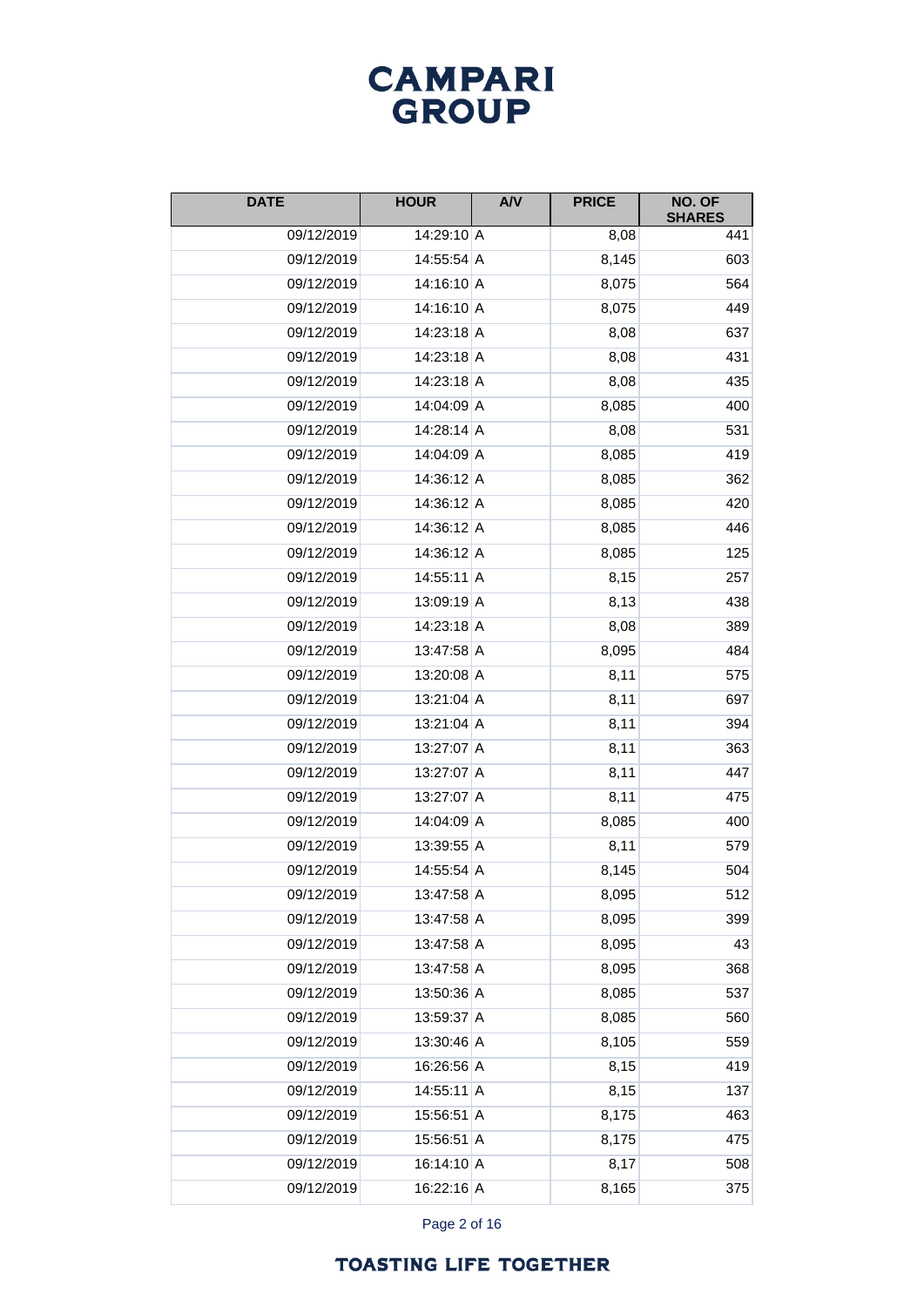

| 09/12/2019 | $16:22:54$ A | 8,16  | 632 |
|------------|--------------|-------|-----|
| 09/12/2019 | 15:52:53 A   | 8,18  | 458 |
| 09/12/2019 | 16:26:56 A   | 8,15  | 556 |
| 09/12/2019 | 15:50:12 A   | 8,18  | 417 |
| 09/12/2019 | 16:29:44 A   | 8,16  | 58  |
| 09/12/2019 | 16:29:44 A   | 8,16  | 231 |
| 09/12/2019 | 16:29:44 A   | 8,16  | 252 |
| 09/12/2019 | 16:29:44 A   | 8,16  | 275 |
| 09/12/2019 | 16:29:59 A   | 8,165 | 32  |
| 09/12/2019 | 08:49:35 A   | 8,16  | 371 |
| 09/12/2019 | 16:22:54 A   | 8,16  | 569 |
| 09/12/2019 | 15:21:02 A   | 8,16  | 419 |
| 09/12/2019 | 14:55:54 A   | 8,145 | 409 |
| 09/12/2019 | 14:55:54 A   | 8,145 | 584 |
| 09/12/2019 | 14:58:18 A   | 8,14  | 372 |
| 09/12/2019 | 14:59:32 A   | 8,14  | 429 |
| 09/12/2019 | 15:10:38 A   | 8,155 | 398 |
| 09/12/2019 | 15:10:38 A   | 8,155 | 483 |
| 09/12/2019 | 15:52:53 A   | 8,18  | 382 |
| 09/12/2019 | 15:20:17 A   | 8,16  | 391 |
| 09/12/2019 | 14:55:54 A   | 8,14  | 425 |
| 09/12/2019 | 15:32:14 A   | 8,155 | 405 |
| 09/12/2019 | 15:34:19 A   | 8,15  | 439 |
| 09/12/2019 | 15:34:19 A   | 8,15  | 394 |
| 09/12/2019 | 15:34:19 A   | 8,155 | 404 |
| 09/12/2019 | 15:36:50 A   | 8,155 | 142 |
| 09/12/2019 | 15:47:12 A   | 8,175 | 433 |
| 09/12/2019 | 15:20:17 A   | 8,16  | 395 |
| 09/12/2019 | 10:29:40 A   | 8,195 | 327 |
| 09/12/2019 | 10:55:44 A   | 8,17  | 434 |
| 09/12/2019 | 10:13:00 A   | 8,17  | 563 |
| 09/12/2019 | 10:13:00 A   | 8,17  | 714 |
| 09/12/2019 | 10:13:00 A   | 8,17  | 441 |
| 09/12/2019 | 10:13:00 A   | 8,17  | 37  |
| 09/12/2019 | 10:27:19 A   | 8,195 | 363 |
| 09/12/2019 | 09:30:29 A   | 8,15  | 460 |
| 09/12/2019 | 10:29:40 A   | 8,195 | 410 |
| 09/12/2019 | 09:26:50 A   | 8,145 | 30  |
| 09/12/2019 | 10:29:40 A   | 8,195 | 554 |
| 09/12/2019 | 10:37:52 A   | 8,19  | 361 |
| 09/12/2019 | $10:43:06$ A | 8,185 | 379 |

Page 3 of 16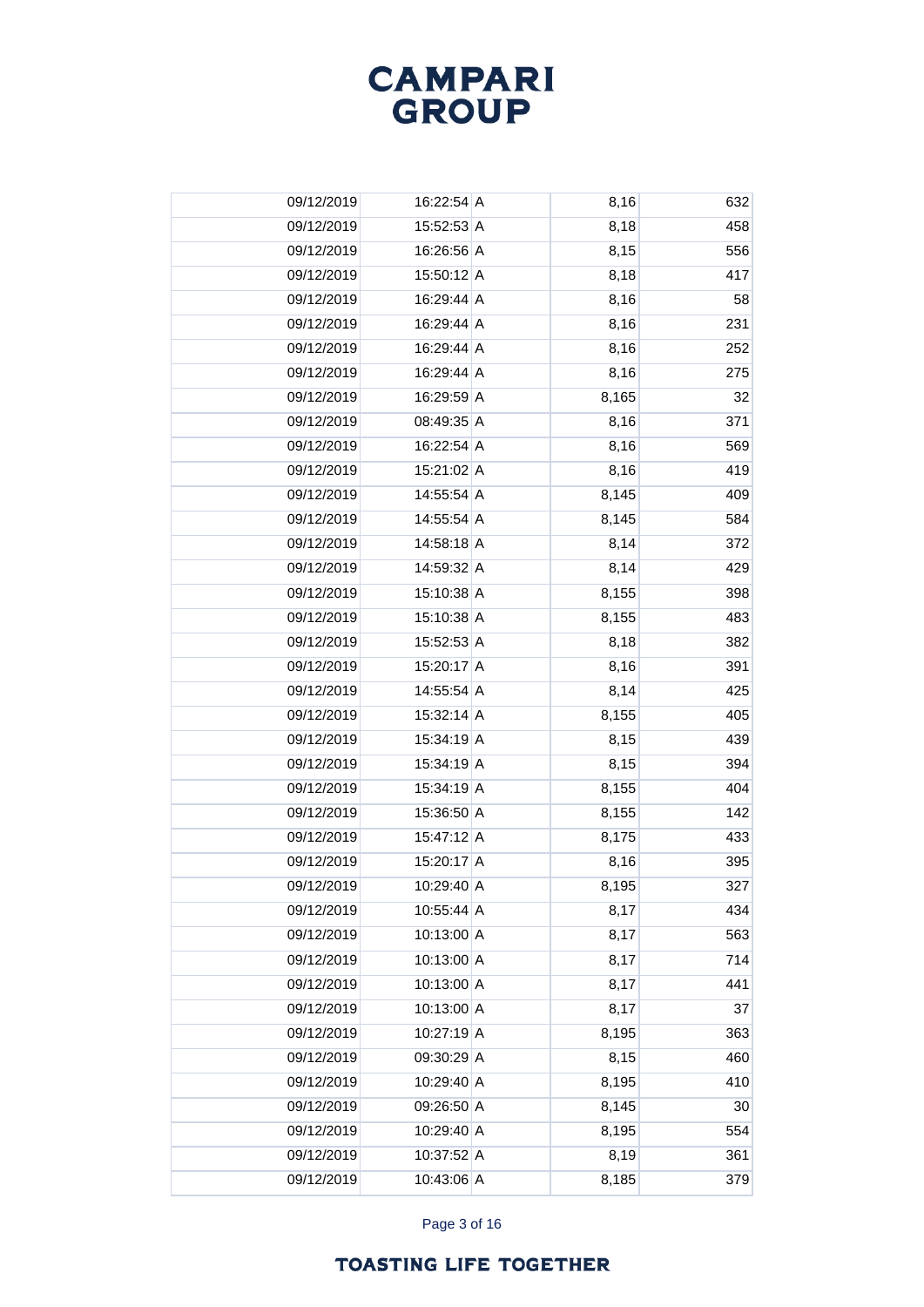

| 09/12/2019 | 10:43:06 A   | 8,185 | 354 |
|------------|--------------|-------|-----|
| 09/12/2019 | $10:55:44$ A | 8,17  | 439 |
| 09/12/2019 | 10:55:44 A   | 8,17  | 347 |
| 09/12/2019 | 10:29:01 A   | 8,195 | 65  |
| 09/12/2019 | 09:09:08 A   | 8,15  | 503 |
| 09/12/2019 | 14:59:32 A   | 8,14  | 419 |
| 09/12/2019 | 13:09:19 A   | 8,13  | 371 |
| 09/12/2019 | 08:49:35 A   | 8,16  | 356 |
| 09/12/2019 | 08:49:35 A   | 8,16  | 366 |
| 09/12/2019 | 08:54:26 A   | 8,16  | 220 |
| 09/12/2019 | 08:54:26 A   | 8,16  | 210 |
| 09/12/2019 | 09:59:58 A   | 8,175 | 429 |
| 09/12/2019 | 09:04:37 A   | 8,15  | 246 |
| 09/12/2019 | 09:59:58 A   | 8,175 | 412 |
| 09/12/2019 | 09:15:26 A   | 8,15  | 445 |
| 09/12/2019 | 09:16:53 A   | 8,15  | 481 |
| 09/12/2019 | 09:16:53 A   | 8,15  | 556 |
| 09/12/2019 | 09:16:53 A   | 8,15  | 424 |
| 09/12/2019 | 09:20:53 A   | 8,145 | 428 |
| 09/12/2019 | 09:26:50 A   | 8,145 | 448 |
| 09/12/2019 | 08:54:27 A   | 8,16  | 287 |
| 09/12/2019 | 12:47:56 A   | 8,13  | 420 |
| 09/12/2019 | 12:05:33 A   | 8,11  | 782 |
| 09/12/2019 | 12:05:37 A   | 8,11  | 395 |
| 09/12/2019 | 12:05:39 A   | 8,11  | 399 |
| 09/12/2019 | 12:31:16 A   | 8,145 | 460 |
| 09/12/2019 | 12:56:47 A   | 8,11  | 566 |
| 09/12/2019 | 12:31:16 A   | 8,145 | 178 |
| 09/12/2019 | 12:03:51 A   | 8,115 | 472 |
| 09/12/2019 | 12:31:16 A   | 8,145 | 436 |
| 09/12/2019 | 12:31:16 A   | 8,145 | 217 |
| 09/12/2019 | 12:47:56 A   | 8,13  | 460 |
| 09/12/2019 | 12:48:56 A   | 8,12  | 410 |
| 09/12/2019 | 12:53:10 A   | 8,11  | 531 |
| 09/12/2019 | $12:53:10$ A | 8,11  | 476 |
| 09/12/2019 | 11:10:45 A   | 8,15  | 410 |
| 09/12/2019 | 09:26:50 A   | 8,145 | 328 |
| 09/12/2019 | 13:07:05 A   | 8,13  | 371 |
| 09/12/2019 | 12:31:16 A   | 8,145 | 66  |
| 09/12/2019 | 11:30:56 A   | 8,135 | 408 |
| 09/12/2019 | $11:10:45$ A | 8,15  | 394 |

Page 4 of 16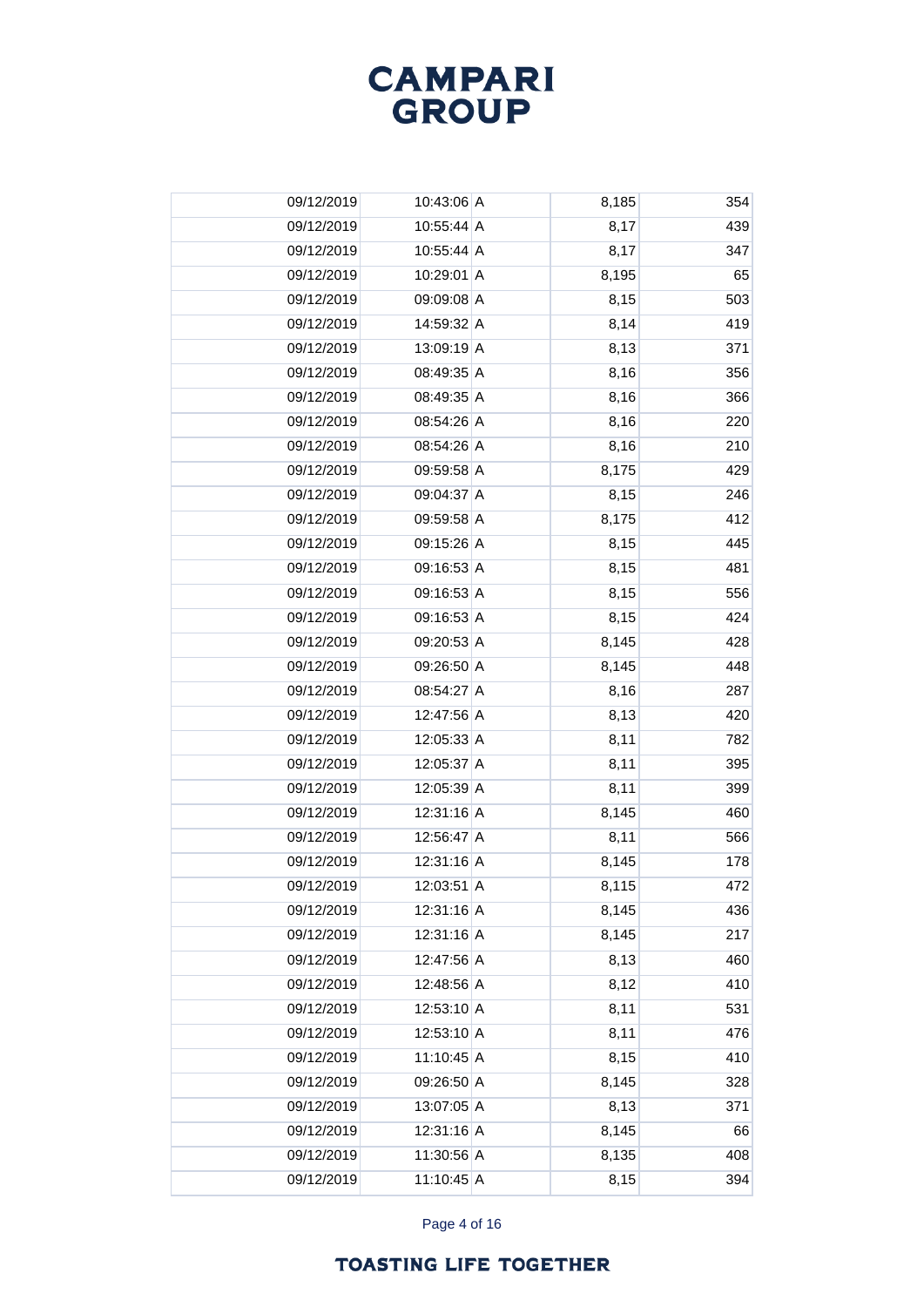

| 09/12/2019 | 11:10:45 A | 8,15  | 250  |
|------------|------------|-------|------|
| 09/12/2019 | 12:31:16 A | 8,145 | 398  |
| 09/12/2019 | 11:10:45 A | 8,15  | 400  |
| 09/12/2019 | 11:25:19 A | 8,13  | 436  |
| 09/12/2019 | 11:10:45 A | 8,15  | 1250 |
| 09/12/2019 | 11:30:56 A | 8,135 | 548  |
| 09/12/2019 | 11:37:43 A | 8,135 | 217  |
| 09/12/2019 | 11:38:15 A | 8,135 | 391  |
| 09/12/2019 | 11:40:07 A | 8,135 | 391  |
| 09/12/2019 | 12:01:42 A | 8,115 | 409  |
| 09/12/2019 | 11:49:31 A | 8,125 | 529  |
| 09/12/2019 | 11:37:43 A | 8,135 | 278  |
| 09/12/2019 | 11:12:05 A | 8,145 | 450  |
| 09/12/2019 | 11:55:00 A | 8,115 | 367  |
| 10/12/2019 | 12:54:03 A | 8,075 | 382  |
| 10/12/2019 | 12:59:40 A | 8,075 | 379  |
| 10/12/2019 | 12:59:40 A | 8,075 | 396  |
| 10/12/2019 | 12:34:29 A | 8,08  | 386  |
| 10/12/2019 | 12:54:03 A | 8,075 | 564  |
| 10/12/2019 | 13:05:02 A | 8,075 | 534  |
| 10/12/2019 | 12:34:29 A | 8,08  | 423  |
| 10/12/2019 | 12:54:03 A | 8,075 | 436  |
| 10/12/2019 | 13:34:32 A | 8,125 | 477  |
| 10/12/2019 | 13:34:32 A | 8,125 | 367  |
| 10/12/2019 | 13:34:32 A | 8,125 | 679  |
| 10/12/2019 | 13:34:32 A | 8,125 | 277  |
| 10/12/2019 | 13:34:39 A | 8,12  | 737  |
| 10/12/2019 | 13:34:39 A | 8,12  | 459  |
| 10/12/2019 | 13:34:39 A | 8,12  | 373  |
| 10/12/2019 | 12:34:28 A | 8,08  | 189  |
| 10/12/2019 | 13:34:39 A | 8,12  | 254  |
| 10/12/2019 | 13:34:39 A | 8,12  | 115  |
| 10/12/2019 | 11:59:59 A | 8,075 | 396  |
| 10/12/2019 | 11:44:19 A | 8,075 | 423  |
| 10/12/2019 | 11:44:19 A | 8,075 | 514  |
| 10/12/2019 | 16:29:54 A | 8,175 | 88   |
| 10/12/2019 | 13:34:39 A | 8,12  | 440  |
| 10/12/2019 | 11:44:19 A | 8,075 | 14   |
| 10/12/2019 | 11:44:19 A | 8,075 | 498  |
| 10/12/2019 | 11:53:50 A | 8,075 | 265  |
| 10/12/2019 | 11:44:19 A | 8,075 | 450  |

Page 5 of 16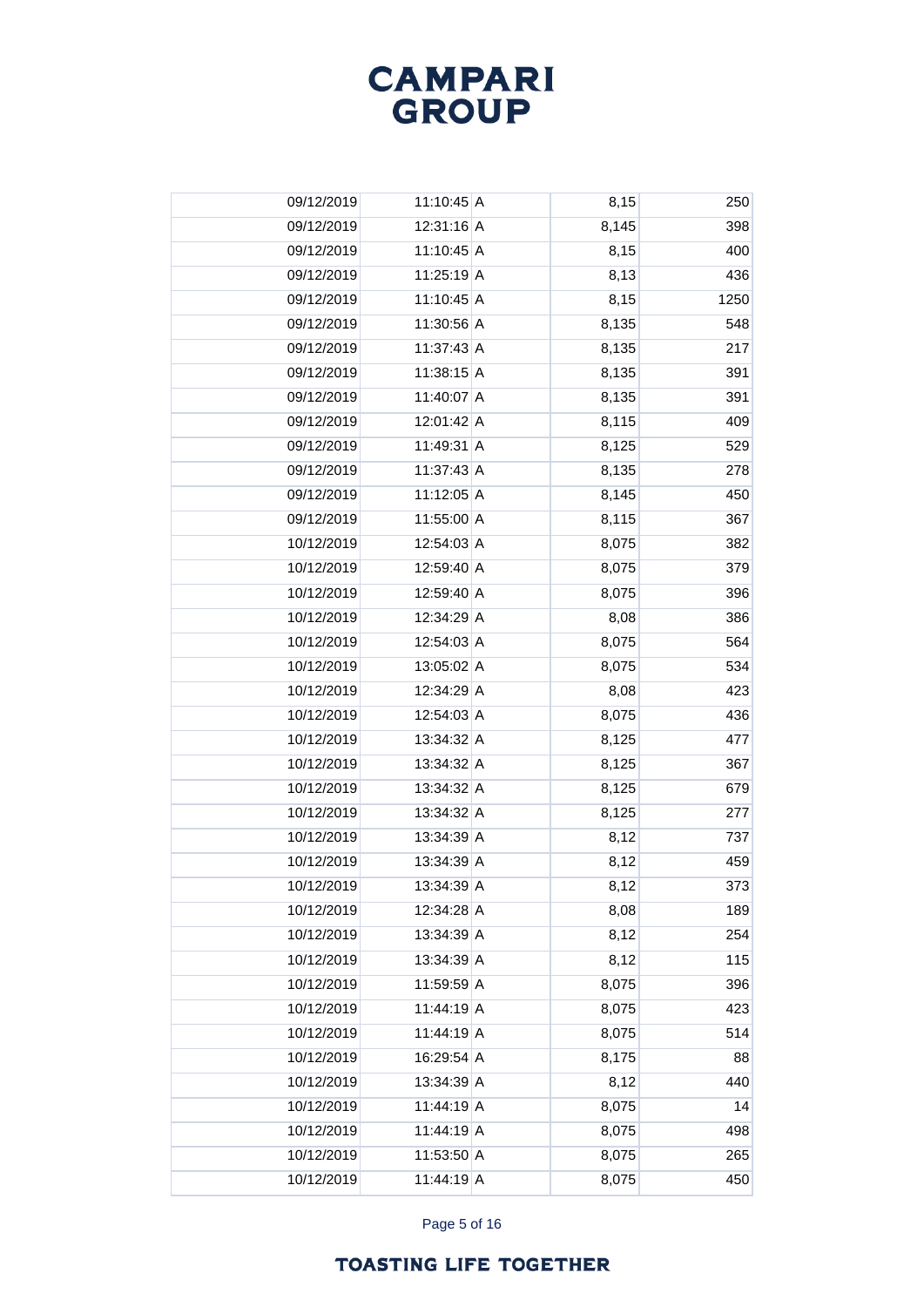

| 10/12/2019 | 11:59:59 A   | 8,075 | 403            |
|------------|--------------|-------|----------------|
| 10/12/2019 | 12:28:00 A   | 8,08  | 249            |
| 10/12/2019 | 11:59:59 A   | 8,075 | 476            |
| 10/12/2019 | 11:59:59 A   | 8,075 | 37             |
| 10/12/2019 | 11:59:59 A   | 8,075 | 415            |
| 10/12/2019 | 12:13:37 A   | 8,08  | 425            |
| 10/12/2019 | 12:13:37 A   | 8,08  | 376            |
| 10/12/2019 | 12:13:37 A   | 8,08  | 30             |
| 10/12/2019 | 12:20:10 A   | 8,075 | 439            |
| 10/12/2019 | 12:28:00 A   | 8,08  | 640            |
| 10/12/2019 | 11:53:50 A   | 8,075 | 10             |
| 10/12/2019 | 16:17:18 A   | 8,17  | 161            |
| 10/12/2019 | 15:46:50 A   | 8,17  | 335            |
| 10/12/2019 | 15:46:50 A   | 8,17  | 659            |
| 10/12/2019 | 15:50:08 A   | 8,175 | 422            |
| 10/12/2019 | 15:50:08 A   | 8,175 | 360            |
| 10/12/2019 | 16:04:23 A   | 8,16  | 571            |
| 10/12/2019 | 16:04:23 A   | 8,16  | 735            |
| 10/12/2019 | 16:09:51 A   | 8,175 | 547            |
| 10/12/2019 | 16:28:40 A   | 8,165 | 257            |
| 10/12/2019 | 16:16:51 A   | 8,17  | $\overline{7}$ |
| 10/12/2019 | 15:22:14 A   | 8,16  | 401            |
| 10/12/2019 | 16:20:18 A   | 8,17  | 357            |
| 10/12/2019 | 16:24:25 A   | 8,175 | 304            |
| 10/12/2019 | 16:29:54 A   | 8,175 | 105            |
| 10/12/2019 | 16:29:54 A   | 8,175 | 64             |
| 10/12/2019 | 16:29:58 A   | 8,175 | 94             |
| 10/12/2019 | 11:41:07 A   | 8,075 | 435            |
| 10/12/2019 | $08:50:53$ A | 8,07  | 354            |
| 10/12/2019 | 16:12:14 A   | 8,175 | 631            |
| 10/12/2019 | 14:46:51 A   | 8,15  | 491            |
| 10/12/2019 | 14:04:08 A   | 8,14  | 388            |
| 10/12/2019 | 14:04:08 A   | 8,14  | 423            |
| 10/12/2019 | 14:07:27 A   | 8,15  | 283            |
| 10/12/2019 | 14:23:58 A   | 8,18  | 413            |
| 10/12/2019 | 14:26:36 A   | 8,175 | 444            |
| 10/12/2019 | 14:34:02 A   | 8,16  | 442            |
| 10/12/2019 | 14:34:02 A   | 8,16  | 469            |
| 10/12/2019 | 15:46:50 A   | 8,17  | 592            |
| 10/12/2019 | 14:43:11 A   | 8,145 | 209            |
| 10/12/2019 | 15:22:14 A   | 8,16  | 374            |

Page 6 of 16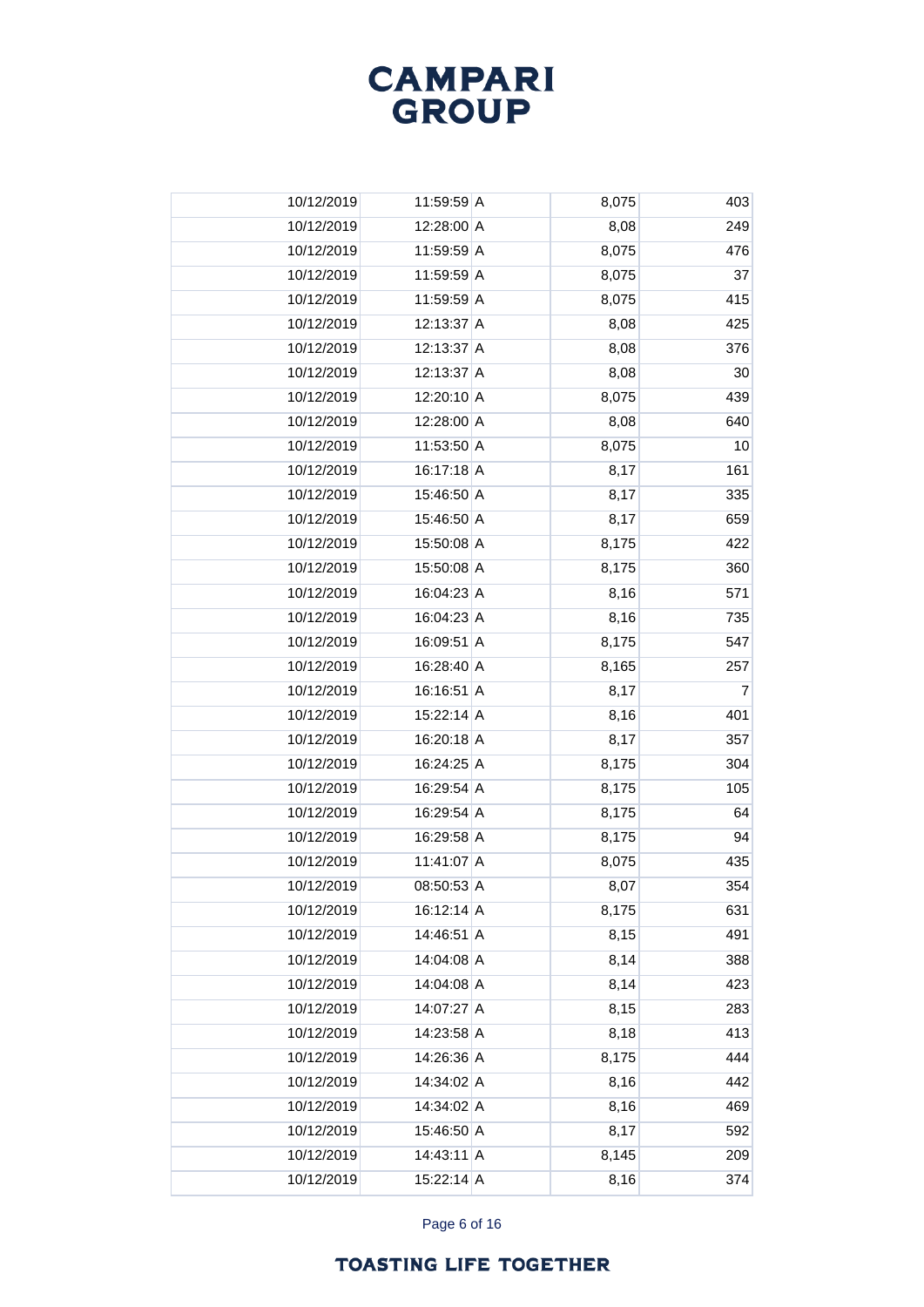

| 10/12/2019 | 14:48:35 A | 8,145 | 353 |
|------------|------------|-------|-----|
| 10/12/2019 | 14:53:01 A | 8,145 | 295 |
| 10/12/2019 | 14:53:01 A | 8,145 | 436 |
| 10/12/2019 | 14:55:09 A | 8,145 | 383 |
| 10/12/2019 | 15:18:53 A | 8,16  | 362 |
| 10/12/2019 | 15:18:53 A | 8,16  | 360 |
| 10/12/2019 | 15:18:53 A | 8,16  | 627 |
| 10/12/2019 | 13:56:25 A | 8,14  | 435 |
| 10/12/2019 | 14:38:10 A | 8,16  | 406 |
| 10/12/2019 | 09:35:04 A | 8,02  | 421 |
| 10/12/2019 | 09:53:52 A | 8,01  | 434 |
| 10/12/2019 | 09:14:39 A | 8,03  | 479 |
| 10/12/2019 | 09:15:31 A | 8,025 | 427 |
| 10/12/2019 | 09:19:40 A | 8,025 | 592 |
| 10/12/2019 | 09:20:03 A | 8,025 | 421 |
| 10/12/2019 | 09:23:25 A | 8,03  | 403 |
| 10/12/2019 | 09:34:17 A | 8,025 | 134 |
| 10/12/2019 | 09:09:43 A | 8,04  | 671 |
| 10/12/2019 | 09:34:17 A | 8,025 | 638 |
| 10/12/2019 | 09:08:00 A | 8,045 | 447 |
| 10/12/2019 | 09:38:24 A | 8,03  | 416 |
| 10/12/2019 | 09:38:24 A | 8,03  | 426 |
| 10/12/2019 | 08:52:50 A | 8,065 | 418 |
| 10/12/2019 | 09:43:50 A | 8,015 | 573 |
| 10/12/2019 | 11:27:23 A | 8,075 | 588 |
| 10/12/2019 | 09:53:52 A | 8,01  | 434 |
| 10/12/2019 | 09:53:52 A | 8,01  | 27  |
| 10/12/2019 | 09:34:17 A | 8,025 | 265 |
| 10/12/2019 | 08:45:23 A | 8,09  | 179 |
| 10/12/2019 | 08:35:27 A | 8,105 | 167 |
| 10/12/2019 | 08:35:27 A | 8,105 | 291 |
| 10/12/2019 | 08:35:27 A | 8,105 | 299 |
| 10/12/2019 | 08:35:27 A | 8,105 | 254 |
| 10/12/2019 | 08:37:51 A | 8,105 | 306 |
| 10/12/2019 | 08:44:21 A | 8,095 | 288 |
| 10/12/2019 | 08:44:21 A | 8,095 | 268 |
| 10/12/2019 | 09:11:03 A | 8,04  | 823 |
| 10/12/2019 | 08:44:21 A | 8,095 | 459 |
| 10/12/2019 | 09:48:39 A | 8,01  | 476 |
| 10/12/2019 | 08:50:45 A | 8,075 | 485 |
| 10/12/2019 | 08:50:53 A | 8,07  | 169 |

Page 7 of 16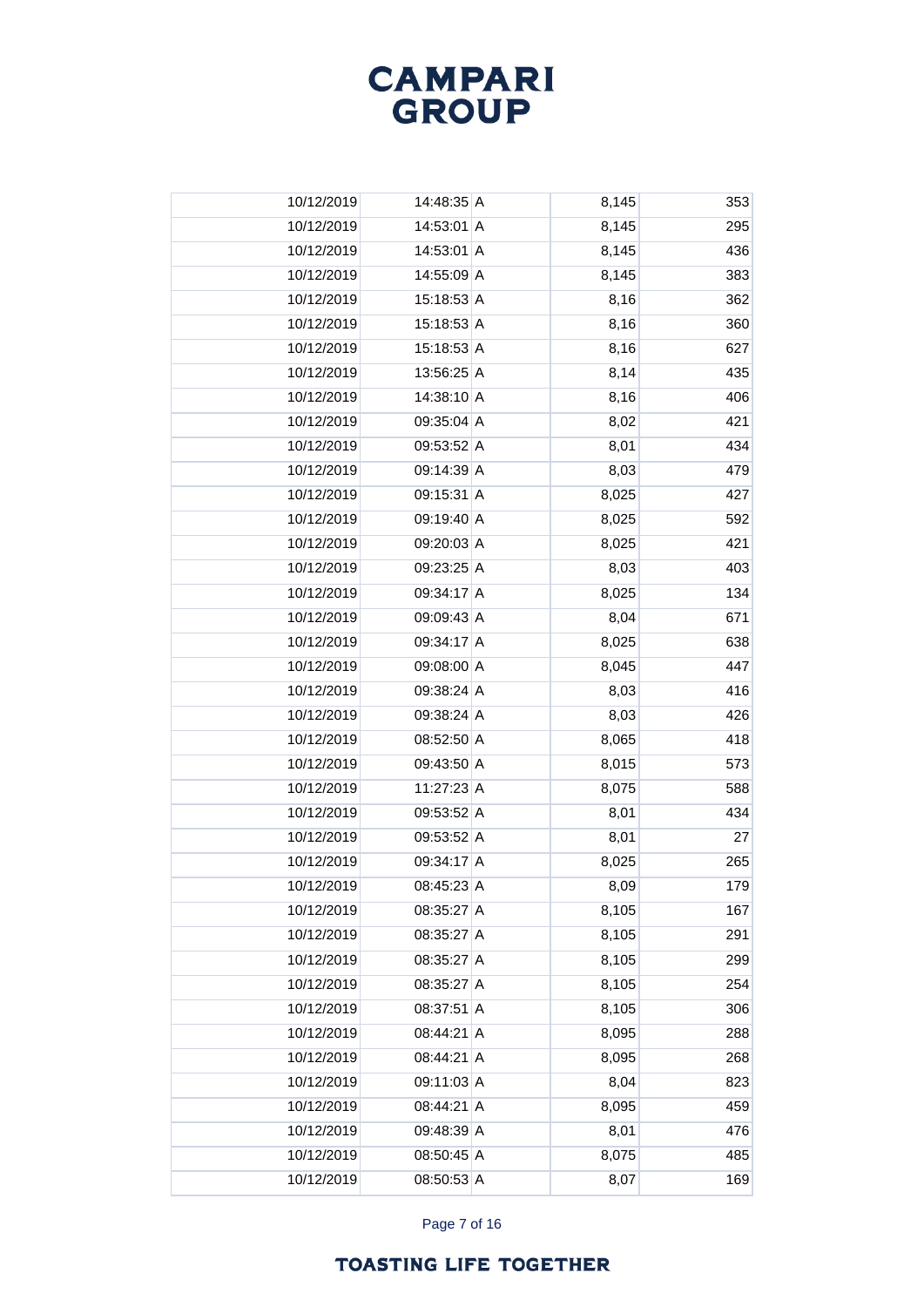

| 10/12/2019 | $08:52:50$ A | 8,065 | 338 |
|------------|--------------|-------|-----|
| 10/12/2019 | 08:52:50 A   | 8,065 | 371 |
| 10/12/2019 | 08:52:50 A   | 8,065 | 406 |
| 10/12/2019 | 09:08:00 A   | 8,045 | 315 |
| 10/12/2019 | 09:08:00 A   | 8,045 | 383 |
| 10/12/2019 | 08:44:21 A   | 8,095 | 403 |
| 10/12/2019 | 11:13:24 A   | 8,085 | 58  |
| 10/12/2019 | 10:40:38 A   | 8,095 | 357 |
| 10/12/2019 | 09:53:52 A   | 8,01  | 32  |
| 10/12/2019 | 10:46:44 A   | 8,1   | 24  |
| 10/12/2019 | 09:38:24 A   | 8,03  | 597 |
| 10/12/2019 | $10:57:13$ A | 8,1   | 404 |
| 10/12/2019 | 10:57:13 A   | 8,1   | 287 |
| 10/12/2019 | 10:58:28 A   | 8,1   | 376 |
| 10/12/2019 | 10:40:38 A   | 8,095 | 390 |
| 10/12/2019 | 11:02:44 A   | 8,095 | 487 |
| 10/12/2019 | 10:46:44 A   | 8,1   | 466 |
| 10/12/2019 | $11:13:51$ A | 8,08  | 471 |
| 10/12/2019 | $11:14:13$ A | 8,08  | 470 |
| 10/12/2019 | 11:18:24 A   | 8,085 | 429 |
| 10/12/2019 | 11:18:24 A   | 8,085 | 370 |
| 10/12/2019 | 11:18:24 A   | 8,085 | 424 |
| 10/12/2019 | 11:19:53 A   | 8,085 | 440 |
| 10/12/2019 | 11:26:44 A   | 8,08  | 705 |
| 10/12/2019 | 10:58:28 A   | 8,1   | 376 |
| 10/12/2019 | 10:04:40 A   | 8,04  | 366 |
| 10/12/2019 | 09:53:52 A   | 8,01  | 57  |
| 10/12/2019 | 09:53:52 A   | 8,01  | 277 |
| 10/12/2019 | 09:53:52 A   | 8,01  | 317 |
| 10/12/2019 | 09:55:49 A   | 8,025 | 348 |
| 10/12/2019 | 10:01:44 A   | 8,03  | 444 |
| 10/12/2019 | 10:33:45 A   | 8,085 | 384 |
| 10/12/2019 | 10:04:40 A   | 8,04  | 262 |
| 10/12/2019 | 10:09:33 A   | 8,05  | 391 |
| 10/12/2019 | 10:11:36 A   | 8,05  | 397 |
| 10/12/2019 | 10:27:43 A   | 8,08  | 446 |
| 10/12/2019 | 10:17:37 A   | 8,065 | 484 |
| 10/12/2019 | 10:30:56 A   | 8,09  | 430 |
| 10/12/2019 | 10:17:37 A   | 8,065 | 436 |
| 10/12/2019 | 10:17:37 A   | 8,065 | 416 |
| 10/12/2019 | 10:25:09 A   | 8,075 | 472 |

Page 8 of 16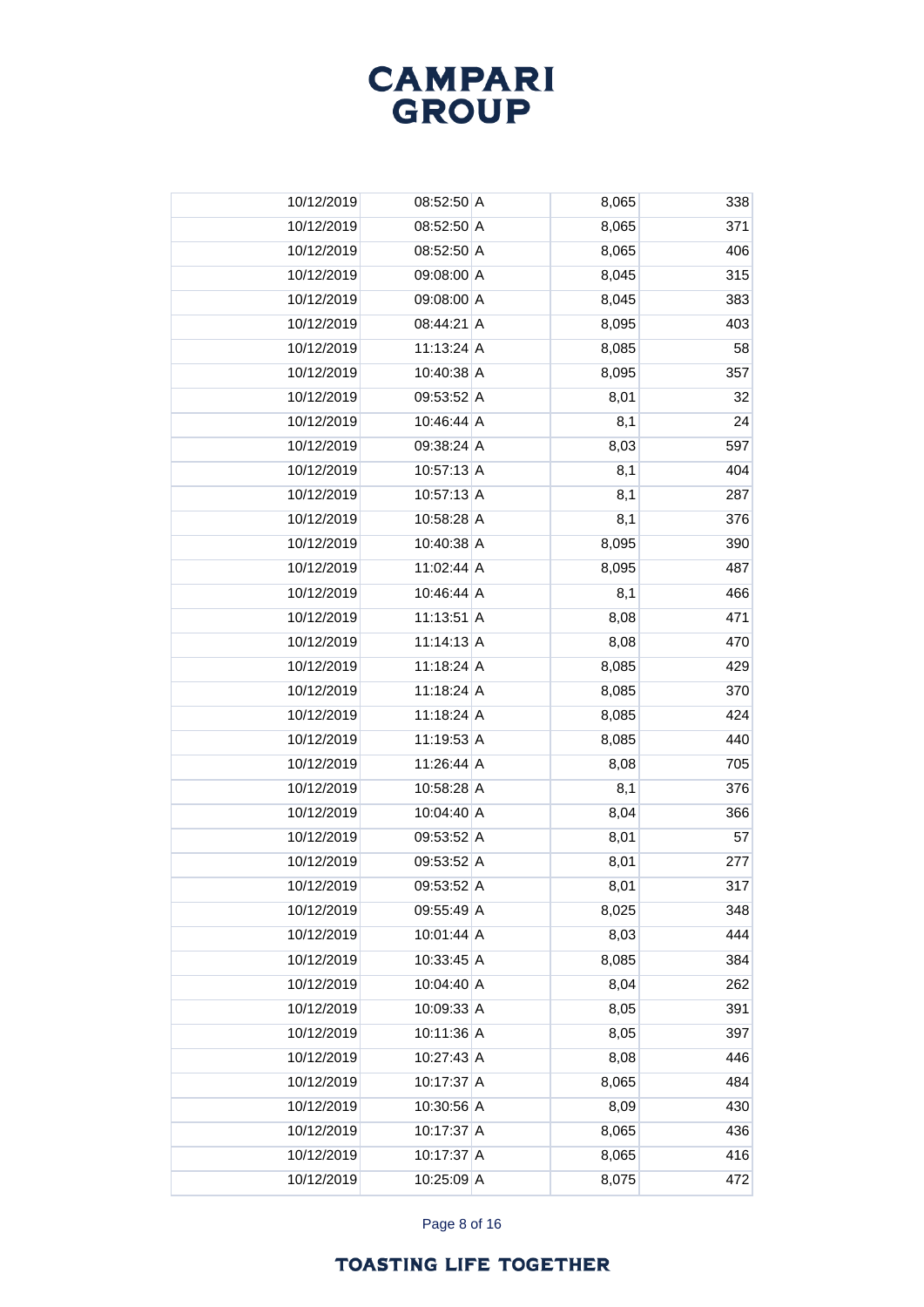# **CAMPARI**<br>GROUP

| 10/12/2019 | 10:25:09 A   | 8,075 | 397 |
|------------|--------------|-------|-----|
| 10/12/2019 | 10:11:36 A   | 8,05  | 287 |
| 10/12/2019 | 09:58:24 A   | 8,025 | 530 |
| 11/12/2019 | $11:16:45$ A | 8,16  | 460 |
| 11/12/2019 | 10:57:08 A   | 8,16  | 404 |
| 11/12/2019 | 10:57:08 A   | 8,16  | 161 |
| 11/12/2019 | 10:47:27 A   | 8,16  | 292 |
| 11/12/2019 | 10:36:20 A   | 8,16  | 29  |
| 11/12/2019 | 10:36:20 A   | 8,16  | 420 |
| 11/12/2019 | 11:44:46 A   | 8,155 | 372 |
| 11/12/2019 | 11:48:21 A   | 8,155 | 281 |
| 11/12/2019 | 10:36:20 A   | 8,16  | 225 |
| 11/12/2019 | 15:24:09 A   | 8,175 | 294 |
| 11/12/2019 | 11:27:57 A   | 8,155 | 357 |
| 11/12/2019 | 16:19:38 A   | 8,215 | 399 |
| 11/12/2019 | 15:59:57 A   | 8,195 | 128 |
| 11/12/2019 | 15:38:09 A   | 8,185 | 390 |
| 11/12/2019 | 15:24:09 A   | 8,175 | 389 |
| 11/12/2019 | 15:22:39 A   | 8,18  | 357 |
| 11/12/2019 | $15:01:13$ A | 8,18  | 408 |
| 11/12/2019 | 14:48:21 A   | 8,17  | 230 |
| 11/12/2019 | 14:48:21 A   | 8,17  | 365 |
| 11/12/2019 | 14:48:20 A   | 8,17  | 368 |
| 11/12/2019 | 14:48:20 A   | 8,17  | 415 |
| 11/12/2019 | 14:28:05 A   | 8,15  | 396 |
| 11/12/2019 | 12:48:38 A   | 8,16  | 423 |
| 11/12/2019 | 15:30:06 A   | 8,18  | 455 |
| 11/12/2019 | 14:17:28 A   | 8,15  | 393 |
| 11/12/2019 | 11:58:10 A   | 8,155 | 431 |
| 11/12/2019 | 12:35:56 A   | 8,16  | 621 |
| 11/12/2019 | 12:35:56 A   | 8,16  | 274 |
| 11/12/2019 | 13:16:52 A   | 8,155 | 458 |
| 11/12/2019 | 13:16:52 A   | 8,155 | 271 |
| 11/12/2019 | 13:25:55 A   | 8,155 | 431 |
| 11/12/2019 | 13:52:36 A   | 8,165 | 525 |
| 11/12/2019 | 13:55:02 A   | 8,16  | 255 |
| 11/12/2019 | $14:03:11$ A | 8,155 | 77  |
| 11/12/2019 | 14:04:15 A   | 8,155 | 358 |
| 12/12/2019 | 16:07:24 A   | 8,185 | 399 |
| 12/12/2019 | 14:28:57 A   | 8,18  | 339 |
| 12/12/2019 | 15:19:16 A   | 8,2   | 364 |

Page 9 of 16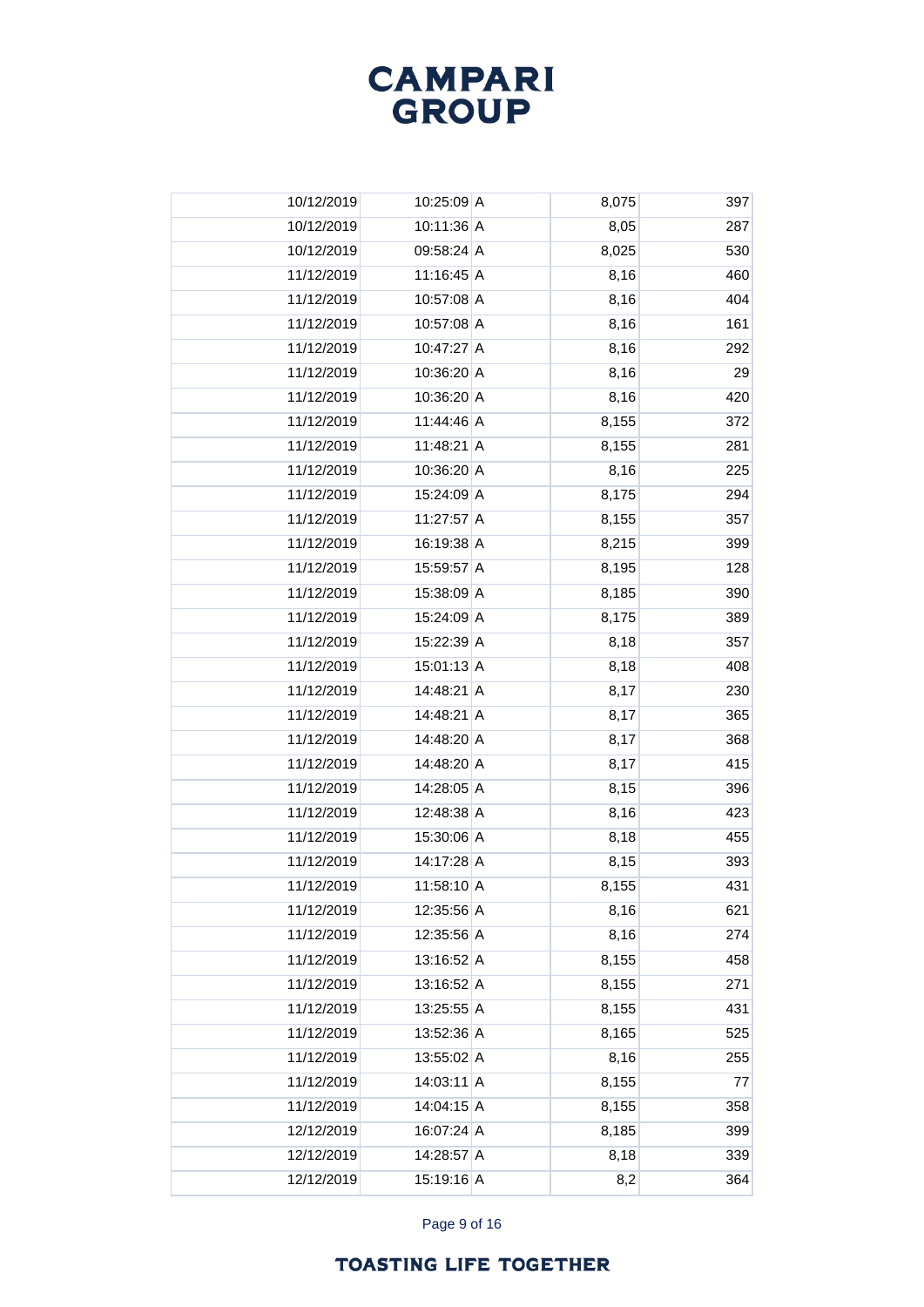

| 12/12/2019 | $15:51:12 \,   A$ | 8,18  | 328  |
|------------|-------------------|-------|------|
| 12/12/2019 | 15:51:12 A        | 8,18  | 47   |
| 12/12/2019 | 15:42:51 A        | 8,19  | 419  |
| 12/12/2019 | 15:23:49 A        | 8,2   | 361  |
| 12/12/2019 | 16:00:52 A        | 8,19  | 55   |
| 12/12/2019 | 15:04:45 A        | 8,205 | 354  |
| 12/12/2019 | 15:04:29 A        | 8,21  | 392  |
| 12/12/2019 | 14:50:11 A        | 8,2   | 391  |
| 12/12/2019 | 14:50:11 A        | 8,2   | 48   |
| 12/12/2019 | 14:50:11 A        | 8,2   | 248  |
| 12/12/2019 | 14:28:57 A        | 8,18  | 338  |
| 12/12/2019 | 16:11:56 A        | 8,19  | 436  |
| 12/12/2019 | 16:30:00 A        | 8,17  | 146  |
| 12/12/2019 | 14:32:41 A        | 8,18  | 397  |
| 12/12/2019 | 16:25:44 A        | 8,175 | 883  |
| 12/12/2019 | 16:30:00 A        | 8,17  | 287  |
| 12/12/2019 | 16:30:00 A        | 8,17  | 272  |
| 12/12/2019 | 15:37:42 A        | 8,205 | 327  |
| 12/12/2019 | 16:29:44 A        | 8,17  | 33   |
| 12/12/2019 | 14:19:47 A        | 8,18  | 368  |
| 12/12/2019 | 16:27:19 A        | 8,17  | 271  |
| 12/12/2019 | 16:27:19 A        | 8,17  | 233  |
| 12/12/2019 | 16:25:44 A        | 8,175 | 237  |
| 12/12/2019 | 16:18:17 A        | 8,18  | 481  |
| 12/12/2019 | 16:20:29 A        | 8,18  | 1484 |
| 12/12/2019 | 16:20:29 A        | 8,18  | 648  |
| 12/12/2019 | 16:20:18 A        | 8,185 | 31   |
| 12/12/2019 | 16:19:45 A        | 8,18  | 626  |
| 12/12/2019 | 16:19:40 A        | 8,18  | 38   |
| 12/12/2019 | 16:19:35 A        | 8,18  | 1180 |
| 12/12/2019 | 16:26:00 A        | 8,17  | 61   |
| 12/12/2019 | 10:14:22 A        | 8,255 | 437  |
| 12/12/2019 | 11:30:08 A        | 8,225 | 368  |
| 12/12/2019 | 11:12:42 A        | 8,215 | 47   |
| 12/12/2019 | 11:08:48 A        | 8,215 | 325  |
| 12/12/2019 | 10:48:56 A        | 8,21  | 323  |
| 12/12/2019 | 10:48:39 A        | 8,215 | 494  |
| 12/12/2019 | 10:33:36 A        | 8,22  | 379  |
| 12/12/2019 | 11:30:08 A        | 8,22  | 113  |
| 12/12/2019 | $10:26:14$ A      | 8,235 | 454  |
| 12/12/2019 | 10:14:51 A        | 8,25  | 34   |

Page 10 of 16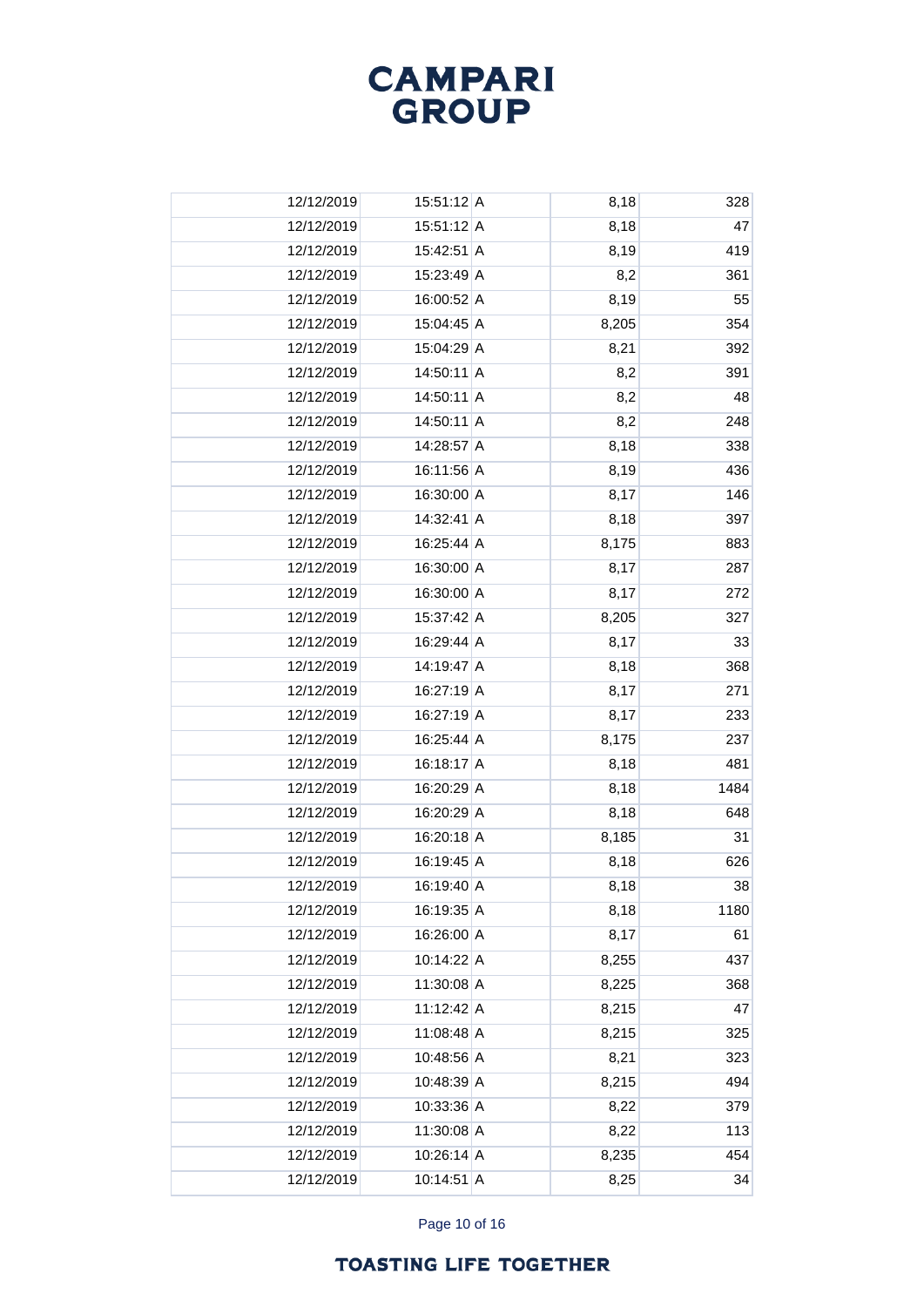

| 12/12/2019 | 09:57:31 A   | 8,245 | 239 |
|------------|--------------|-------|-----|
| 12/12/2019 | 09:25:07 A   | 8,22  | 175 |
| 12/12/2019 | 09:25:07 A   | 8,22  | 38  |
| 12/12/2019 | 09:25:07 A   | 8,22  | 282 |
| 12/12/2019 | 09:20:02 A   | 8,22  | 120 |
| 12/12/2019 | 14:19:08 A   | 8,18  | 504 |
| 12/12/2019 | 15:50:31 A   | 8,18  | 286 |
| 12/12/2019 | 10:33:36 A   | 8,22  | 267 |
| 12/12/2019 | 13:31:10 A   | 8,205 | 345 |
| 12/12/2019 | 14:15:42 A   | 8,2   | 44  |
| 12/12/2019 | 14:15:42 A   | 8,2   | 356 |
| 12/12/2019 | 10:07:40 A   | 8,255 | 32  |
| 12/12/2019 | 11:30:08 A   | 8,22  | 299 |
| 12/12/2019 | 13:55:50 A   | 8,18  | 325 |
| 12/12/2019 | 13:31:10 A   | 8,205 | 317 |
| 12/12/2019 | 14:15:42 A   | 8,2   | 377 |
| 12/12/2019 | $13:31:10$ A | 8,205 | 43  |
| 12/12/2019 | 12:15:52 A   | 8,22  | 338 |
| 12/12/2019 | 12:42:48 A   | 8,21  | 469 |
| 12/12/2019 | 12:03:41 A   | 8,235 | 337 |
| 12/12/2019 | 12:34:46 A   | 8,215 | 328 |
| 12/12/2019 | 12:07:45 A   | 8,23  | 52  |
| 12/12/2019 | $13:08:31$ A | 8,205 | 360 |
| 12/12/2019 | 12:15:52 A   | 8,22  | 335 |
| 12/12/2019 | 13:52:19 A   | 8,19  | 361 |
| 13/12/2019 | 15:06:16 A   | 8,05  | 390 |
| 13/12/2019 | 15:06:16 A   | 8,05  | 417 |
| 13/12/2019 | 15:06:16 A   | 8,05  | 350 |
| 13/12/2019 | 15:03:50 A   | 8,05  | 326 |
| 13/12/2019 | 15:03:27 A   | 8,05  | 362 |
| 13/12/2019 | 14:58:08 A   | 8,055 | 518 |
| 13/12/2019 | 15:06:16 A   | 8,05  | 545 |
| 13/12/2019 | 14:58:08 A   | 8,055 | 646 |
| 13/12/2019 | 15:03:27 A   | 8,05  | 471 |
| 13/12/2019 | 15:03:27 A   | 8,05  | 448 |
| 13/12/2019 | 15:03:27 A   | 8,05  | 597 |
| 13/12/2019 | 15:11:01 A   | 8,065 | 370 |
| 13/12/2019 | 15:17:07 A   | 8,07  | 387 |
| 13/12/2019 | 15:17:07 A   | 8,07  | 366 |
| 13/12/2019 | 15:21:00 A   | 8,065 | 362 |
| 13/12/2019 | 15:21:00 A   | 8,065 | 441 |

Page 11 of 16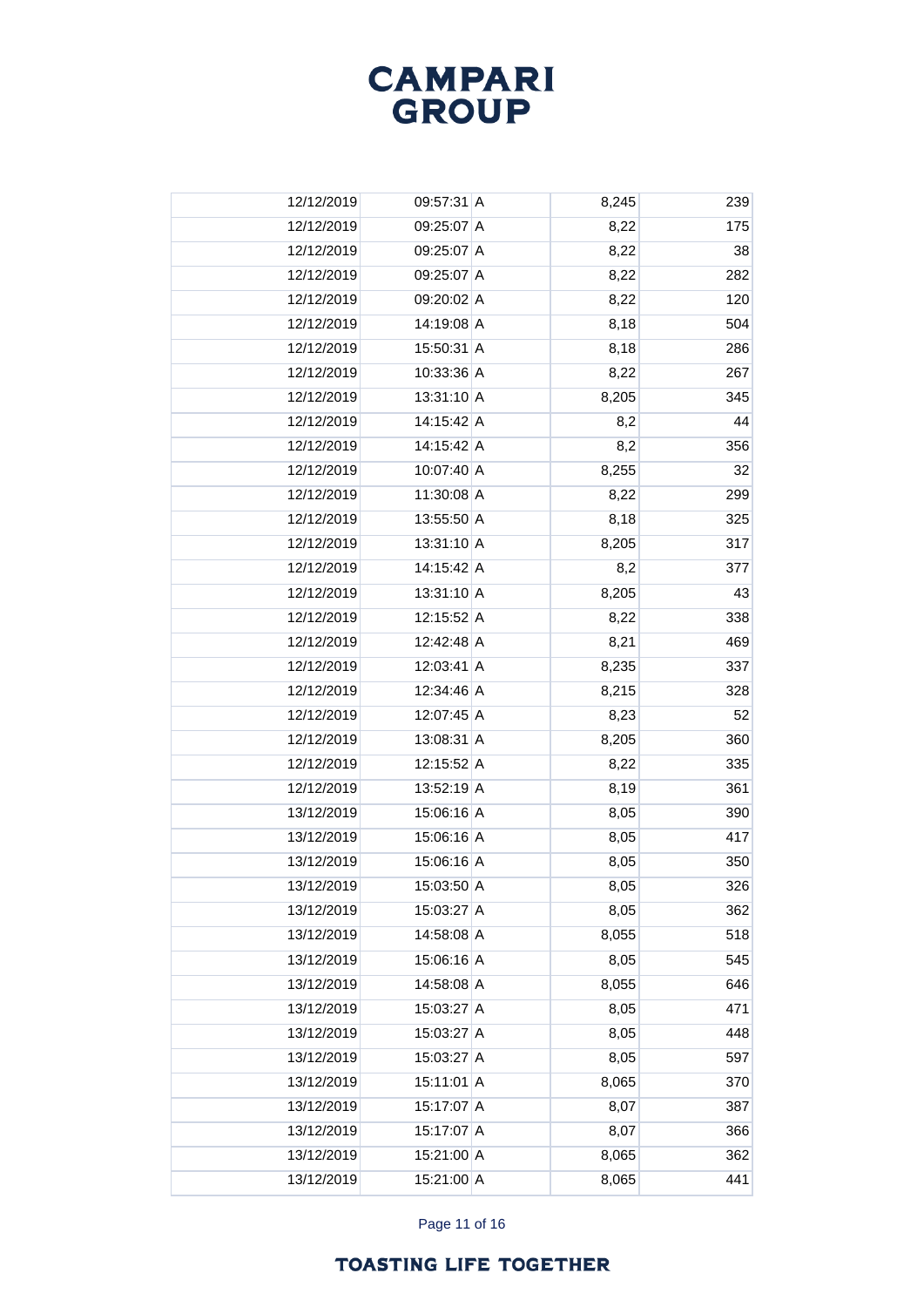# **CAMPARI**<br>GROUP

| 13/12/2019 | 15:22:28 A | 8,06  | 459 |
|------------|------------|-------|-----|
| 13/12/2019 | 15:22:28 A | 8,06  | 368 |
| 13/12/2019 | 15:22:28 A | 8,06  | 748 |
| 13/12/2019 | 14:58:08 A | 8,055 | 449 |
| 13/12/2019 | 14:37:51 A | 8,055 | 500 |
| 13/12/2019 | 15:28:32 A | 8,05  | 173 |
| 13/12/2019 | 15:28:32 A | 8,05  | 186 |
| 13/12/2019 | 15:22:28 A | 8,06  | 533 |
| 13/12/2019 | 14:43:11 A | 8,05  | 323 |
| 13/12/2019 | 16:29:57 A | 8,065 | 138 |
| 13/12/2019 | 15:28:32 A | 8,05  | 558 |
| 13/12/2019 | 14:23:16 A | 8,04  | 327 |
| 13/12/2019 | 14:24:17 A | 8,04  | 322 |
| 13/12/2019 | 14:30:03 A | 8,04  | 525 |
| 13/12/2019 | 14:30:03 A | 8,04  | 404 |
| 13/12/2019 | 14:30:26 A | 8,035 | 440 |
| 13/12/2019 | 14:35:05 A | 8,045 | 26  |
| 13/12/2019 | 14:37:51 A | 8,055 | 244 |
| 13/12/2019 | 14:41:07 A | 8,05  | 450 |
| 13/12/2019 | 14:41:07 A | 8,05  | 368 |
| 13/12/2019 | 14:43:11 A | 8,05  | 371 |
| 13/12/2019 | 14:52:24 A | 8,05  | 488 |
| 13/12/2019 | 14:43:11 A | 8,05  | 335 |
| 13/12/2019 | 14:43:11 A | 8,05  | 199 |
| 13/12/2019 | 14:43:11 A | 8,05  | 565 |
| 13/12/2019 | 14:46:31 A | 8,05  | 237 |
| 13/12/2019 | 14:46:31 A | 8,05  | 82  |
| 13/12/2019 | 14:46:31 A | 8,05  | 356 |
| 13/12/2019 | 14:46:31 A | 8,05  | 33  |
| 13/12/2019 | 14:46:31 A | 8,05  | 496 |
| 13/12/2019 | 14:46:31 A | 8,05  | 317 |
| 13/12/2019 | 14:52:24 A | 8,05  | 309 |
| 13/12/2019 | 14:52:24 A | 8,05  | 117 |
| 13/12/2019 | 14:41:07 A | 8,05  | 549 |
| 13/12/2019 | 16:23:46 A | 8,075 | 340 |
| 13/12/2019 | 16:06:51 A | 8,065 | 209 |
| 13/12/2019 | 16:07:19 A | 8,065 | 433 |
| 13/12/2019 | 16:08:43 A | 8,065 | 304 |
| 13/12/2019 | 16:12:52 A | 8,075 | 388 |
| 13/12/2019 | 16:13:44 A | 8,075 | 342 |
| 13/12/2019 | 16:13:44 A | 8,075 | 271 |

Page 12 of 16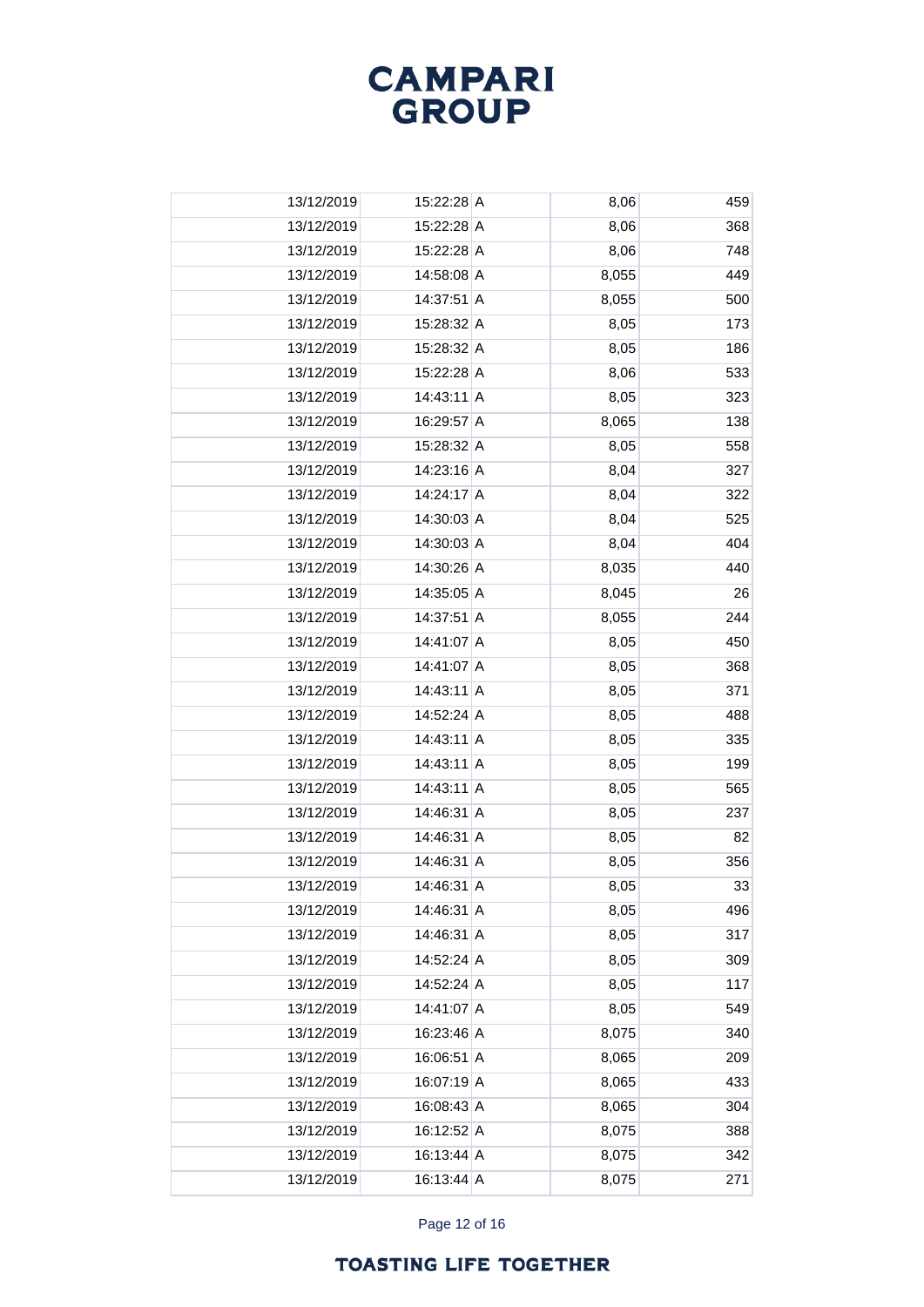

| 13/12/2019 | 16:13:44 A | 8,075 | 41              |
|------------|------------|-------|-----------------|
| 13/12/2019 | 16:13:44 A | 8,075 | 116             |
| 13/12/2019 | 16:14:25 A | 8,075 | 184             |
| 13/12/2019 | 16:16:53 A | 8,075 | 441             |
| 13/12/2019 | 16:29:44 A | 8,07  | 101             |
| 13/12/2019 | 16:23:15 A | 8,08  | 167             |
| 13/12/2019 | 15:58:56 A | 8,06  | 402             |
| 13/12/2019 | 16:24:14 A | 8,075 | 721             |
| 13/12/2019 | 16:24:14 A | 8,075 | 311             |
| 13/12/2019 | 16:28:54 A | 8,065 | 356             |
| 13/12/2019 | 16:29:40 A | 8,065 | 236             |
| 13/12/2019 | 16:29:40 A | 8,065 | 130             |
| 13/12/2019 | 14:22:16 A | 8,045 | 545             |
| 13/12/2019 | 16:29:57 A | 8,065 | 149             |
| 13/12/2019 | 12:01:32 A | 8,1   | 343             |
| 13/12/2019 | 16:29:57 A | 8,065 | 93              |
| 13/12/2019 | 16:29:57 A | 8,065 | 33              |
| 13/12/2019 | 16:21:30 A | 8,075 | 180             |
| 13/12/2019 | 15:45:51 A | 8,055 | 46              |
| 13/12/2019 | 15:28:32 A | 8,05  | 430             |
| 13/12/2019 | 15:30:25 A | 8,045 | 477             |
| 13/12/2019 | 15:30:25 A | 8,045 | 549             |
| 13/12/2019 | 15:35:14 A | 8,045 | 502             |
| 13/12/2019 | 15:37:13 A | 8,045 | 329             |
| 13/12/2019 | 15:37:13 A | 8,045 | 53              |
| 13/12/2019 | 15:41:11 A | 8,06  | 507             |
| 13/12/2019 | 15:41:11 A | 8,06  | 484             |
| 13/12/2019 | 15:41:11 A | 8,06  | 211             |
| 13/12/2019 | 15:41:53 A | 8,06  | 353             |
| 13/12/2019 | 16:06:51 A | 8,065 | 466             |
| 13/12/2019 | 15:45:23 A | 8,055 | 580             |
| 13/12/2019 | 16:06:23 A | 8,065 | 495             |
| 13/12/2019 | 15:45:51 A | 8,055 | 350             |
| 13/12/2019 | 15:48:18 A | 8,06  | 524             |
| 13/12/2019 | 15:51:54 A | 8,07  | 457             |
| 13/12/2019 | 15:52:02 A | 8,065 | 42              |
| 13/12/2019 | 15:54:43 A | 8,065 | 368             |
| 13/12/2019 | 15:55:39 A | 8,06  | 53              |
| 13/12/2019 | 15:56:08 A | 8,06  | 533             |
| 13/12/2019 | 15:56:08 A | 8,06  | 10 <sup>1</sup> |
| 13/12/2019 | 15:58:56 A | 8,06  | 735             |

Page 13 of 16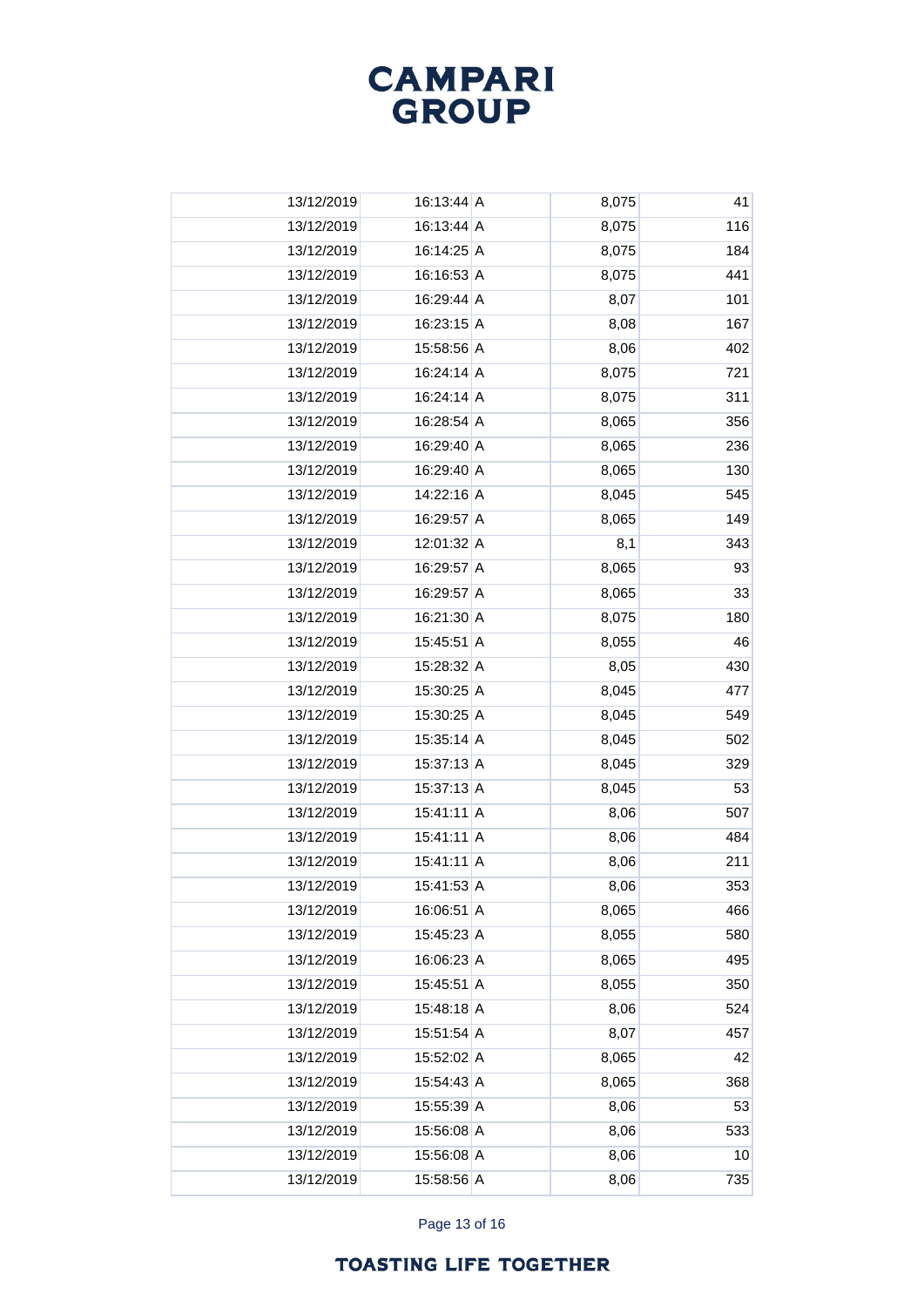# **CAMPARI**<br>GROUP

| 13/12/2019 | 15:58:56 A   | 8,06  | 368             |
|------------|--------------|-------|-----------------|
| 13/12/2019 | 15:28:32 A   | 8,05  | 412             |
| 13/12/2019 | 15:41:53 A   | 8,06  | 640             |
| 13/12/2019 | 10:48:51 A   | 8,155 | 321             |
| 13/12/2019 | 09:58:37 A   | 8,18  | 415             |
| 13/12/2019 | 10:19:19 A   | 8,18  | 10              |
| 13/12/2019 | 10:22:16 A   | 8,18  | 10 <sup>1</sup> |
| 13/12/2019 | 10:22:26 A   | 8,18  | 281             |
| 13/12/2019 | 10:22:27 A   | 8,18  | 357             |
| 13/12/2019 | 10:22:27 A   | 8,18  | 371             |
| 13/12/2019 | 10:22:27 A   | 8,18  | 340             |
| 13/12/2019 | 10:28:50 A   | 8,17  | 287             |
| 13/12/2019 | 10:28:50 A   | 8,17  | 481             |
| 13/12/2019 | 10:28:50 A   | 8,17  | 375             |
| 13/12/2019 | 11:50:28 A   | 8,105 | 381             |
| 13/12/2019 | 10:42:43 A   | 8,15  | 463             |
| 13/12/2019 | 09:58:37 A   | 8,18  | 333             |
| 13/12/2019 | 11:00:36 A   | 8,145 | 339             |
| 13/12/2019 | 11:00:38 A   | 8,14  | 527             |
| 13/12/2019 | 11:00:38 A   | 8,135 | 452             |
| 13/12/2019 | 11:05:50 A   | 8,125 | 384             |
| 13/12/2019 | 11:05:53 A   | 8,12  | 474             |
| 13/12/2019 | 11:23:00 A   | 8,115 | 327             |
| 13/12/2019 | 11:26:22 A   | 8,115 | 373             |
| 13/12/2019 | 11:26:22 A   | 8,115 | 342             |
| 13/12/2019 | 11:35:37 A   | 8,115 | 238             |
| 13/12/2019 | $12:01:32$ A | 8,1   | 354             |
| 13/12/2019 | 10:41:01 A   | 8,165 | 375             |
| 13/12/2019 | 08:50:22 A   | 8,205 | 194             |
| 13/12/2019 | $08:23:08$ A | 8,17  | 99              |
| 13/12/2019 | 08:23:08 A   | 8,17  | 143             |
| 13/12/2019 | 08:23:08 A   | 8,17  | 407             |
| 13/12/2019 | 08:23:08 A   | 8,17  | 327             |
| 13/12/2019 | 08:23:08 A   | 8,17  | 318             |
| 13/12/2019 | 08:23:08 A   | 8,17  | 328             |
| 13/12/2019 | 08:23:08 A   | 8,17  | 404             |
| 13/12/2019 | 08:39:37 A   | 8,165 | 246             |
| 13/12/2019 | $08:45:01$ A | 8,18  | 379             |
| 13/12/2019 | 08:49:56 A   | 8,205 | 332             |
| 13/12/2019 | 09:58:37 A   | 8,18  | 235             |
| 13/12/2019 | 08:49:56 A   | 8,205 | 293             |
|            |              |       |                 |

Page 14 of 16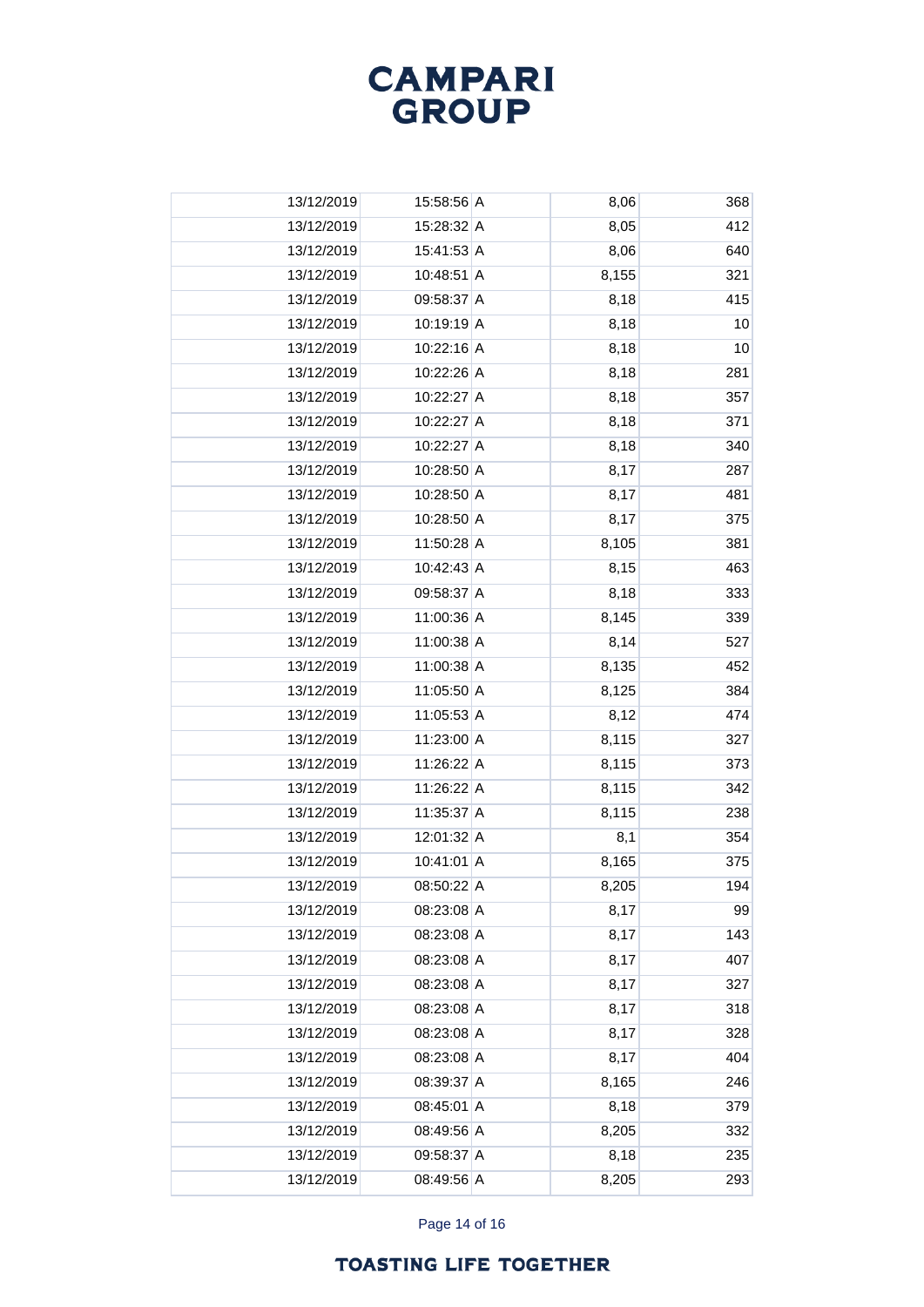

| 13/12/2019 | 09:58:37 A   | 8,18  | 167 |
|------------|--------------|-------|-----|
| 13/12/2019 | 08:50:22 A   | 8,205 | 354 |
| 13/12/2019 | 09:12:54 A   | 8,18  | 393 |
| 13/12/2019 | 09:12:54 A   | 8,18  | 351 |
| 13/12/2019 | 09:13:21 A   | 8,175 | 337 |
| 13/12/2019 | 09:13:22 A   | 8,175 | 346 |
| 13/12/2019 | 09:15:37 A   | 8,175 | 356 |
| 13/12/2019 | 09:27:32 A   | 8,17  | 388 |
| 13/12/2019 | 09:51:09 A   | 8,18  | 356 |
| 13/12/2019 | 09:51:09 A   | 8,18  | 385 |
| 13/12/2019 | 09:51:09 A   | 8,18  | 270 |
| 13/12/2019 | 11:50:28 A   | 8,105 | 474 |
| 13/12/2019 | 08:49:56 A   | 8,205 | 272 |
| 13/12/2019 | 14:00:47 A   | 8,065 | 371 |
| 13/12/2019 | 13:31:00 A   | 8,07  | 15  |
| 13/12/2019 | 13:33:44 A   | 8,065 | 307 |
| 13/12/2019 | 13:33:44 A   | 8,065 | 100 |
| 13/12/2019 | 13:46:16 A   | 8,07  | 327 |
| 13/12/2019 | 13:46:16 A   | 8,07  | 275 |
| 13/12/2019 | 13:46:16 A   | 8,07  | 427 |
| 13/12/2019 | 13:46:16 A   | 8,07  | 386 |
| 13/12/2019 | 13:46:16 A   | 8,07  | 625 |
| 13/12/2019 | 13:46:16 A   | 8,07  | 351 |
| 13/12/2019 | 13:50:22 A   | 8,065 | 401 |
| 13/12/2019 | 11:38:56 A   | 8,1   | 371 |
| 13/12/2019 | 13:52:43 A   | 8,065 | 343 |
| 13/12/2019 | 13:26:28 A   | 8,07  | 336 |
| 13/12/2019 | 14:03:32 A   | 8,065 | 393 |
| 13/12/2019 | 14:08:29 A   | 8,06  | 491 |
| 13/12/2019 | 14:08:29 A   | 8,06  | 608 |
| 13/12/2019 | 14:10:52 A   | 8,06  | 460 |
| 13/12/2019 | 14:10:52 A   | 8,06  | 635 |
| 13/12/2019 | 14:17:09 A   | 8,06  | 521 |
| 13/12/2019 | 14:18:54 A   | 8,055 | 452 |
| 13/12/2019 | 14:18:54 A   | 8,055 | 389 |
| 13/12/2019 | 14:18:54 A   | 8,055 | 315 |
| 13/12/2019 | 14:18:54 A   | 8,055 | 447 |
| 13/12/2019 | 13:52:43 A   | 8,065 | 376 |
| 13/12/2019 | 12:52:01 A   | 8,09  | 337 |
| 13/12/2019 | 11:50:28 A   | 8,105 | 373 |
| 13/12/2019 | $11:51:53$ A | 8,1   | 491 |

Page 15 of 16